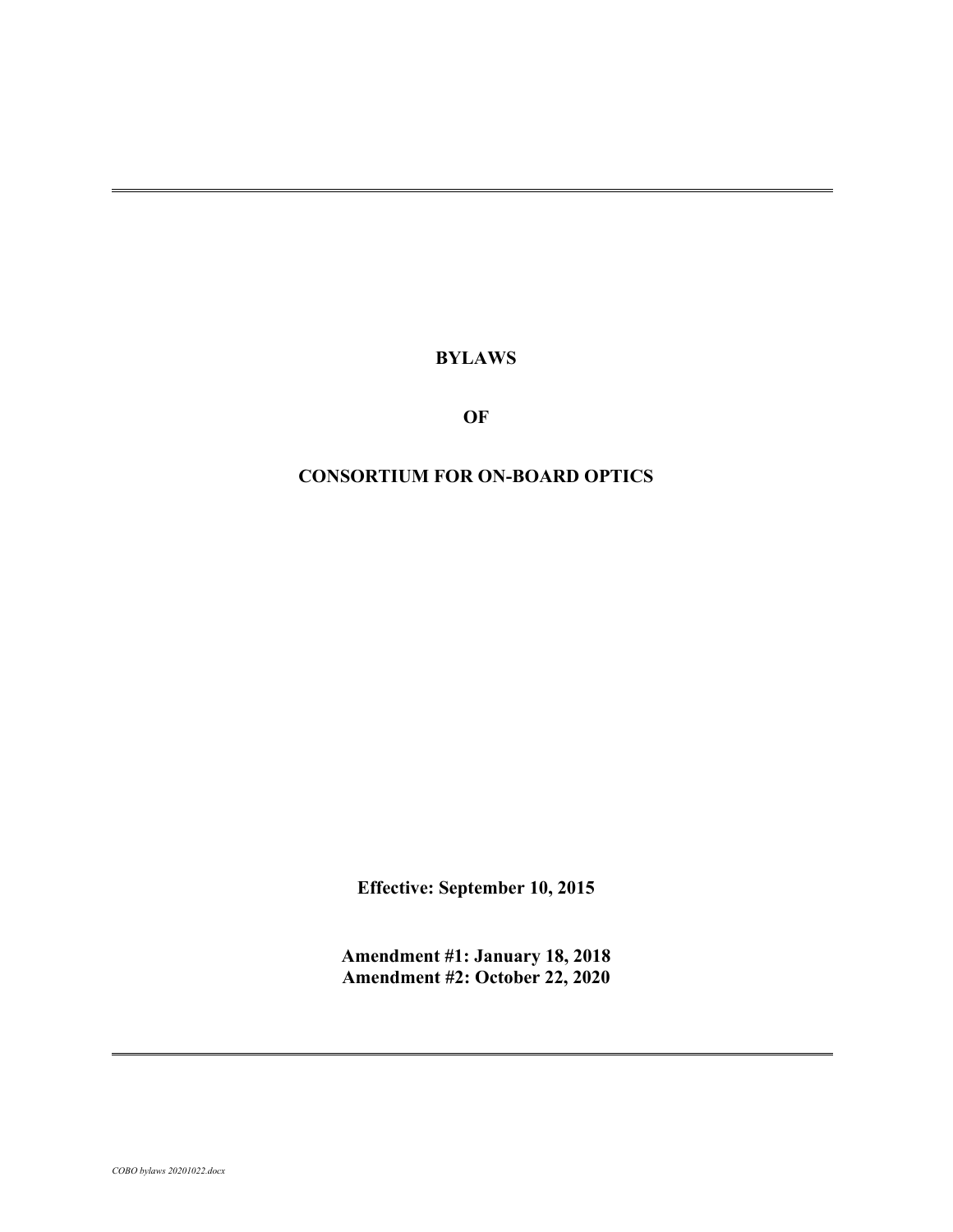# **TABLE OF CONTENTS**

# Page

| Section 1.1  |                                                                   |  |  |  |
|--------------|-------------------------------------------------------------------|--|--|--|
| Section 1.2  |                                                                   |  |  |  |
| Section 1.3  |                                                                   |  |  |  |
| Section 1.4  |                                                                   |  |  |  |
| Section 1.5  |                                                                   |  |  |  |
| Section 1.6  |                                                                   |  |  |  |
| Section 1.7  |                                                                   |  |  |  |
| Section 1.8  |                                                                   |  |  |  |
|              |                                                                   |  |  |  |
| Section 2.1  |                                                                   |  |  |  |
| Section 2.2  |                                                                   |  |  |  |
| Section 2.3  |                                                                   |  |  |  |
| Section 2.4  |                                                                   |  |  |  |
| Section 2.5  | Meetings Held by Telephone or Similar Communications Equipment. 4 |  |  |  |
|              |                                                                   |  |  |  |
| Section 3.1  |                                                                   |  |  |  |
| Section 3.2  |                                                                   |  |  |  |
| Section 3.3  |                                                                   |  |  |  |
| Section 3.4  |                                                                   |  |  |  |
|              |                                                                   |  |  |  |
| Section 3.5  |                                                                   |  |  |  |
| Section 3.6  |                                                                   |  |  |  |
| Section 3.7  |                                                                   |  |  |  |
| Section 3.8  |                                                                   |  |  |  |
| Section 3.9  |                                                                   |  |  |  |
| Section 3.10 |                                                                   |  |  |  |
| Section 3.11 |                                                                   |  |  |  |
|              |                                                                   |  |  |  |
| Section 4.1  |                                                                   |  |  |  |
| Section 4.2  |                                                                   |  |  |  |
| Section 4.3  |                                                                   |  |  |  |
| Section 4.4  |                                                                   |  |  |  |
| Section 4.5  |                                                                   |  |  |  |
| Section 4.6  | Meetings Held by Telephone or Similar Communications Equipment. 8 |  |  |  |
|              |                                                                   |  |  |  |
|              |                                                                   |  |  |  |
|              |                                                                   |  |  |  |
| Section 7.1  |                                                                   |  |  |  |
| Section 7.2  |                                                                   |  |  |  |
| Section 7.3  |                                                                   |  |  |  |
| Section 7.4  |                                                                   |  |  |  |
|              |                                                                   |  |  |  |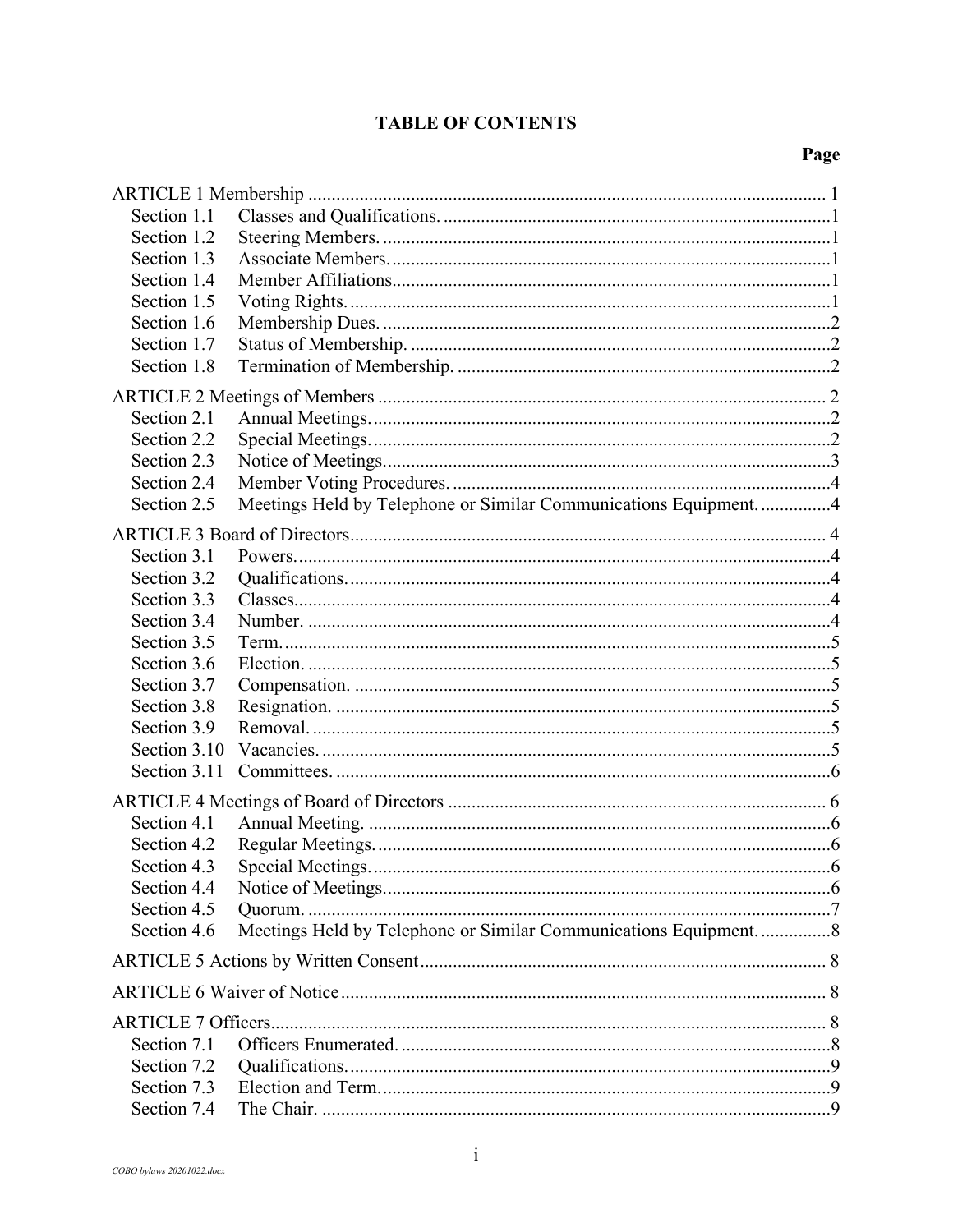| Section 7.5  |  |
|--------------|--|
| Section 7.6  |  |
| Section 7.7  |  |
| Section 7.8  |  |
| Section 7.9  |  |
| Section 7.10 |  |
|              |  |
| Section 8.1  |  |
| Section 8.2  |  |
| Section 8.3  |  |
| Section 8.4  |  |
| Section 8.5  |  |
| Section 8.6  |  |
| Section 8.7  |  |
|              |  |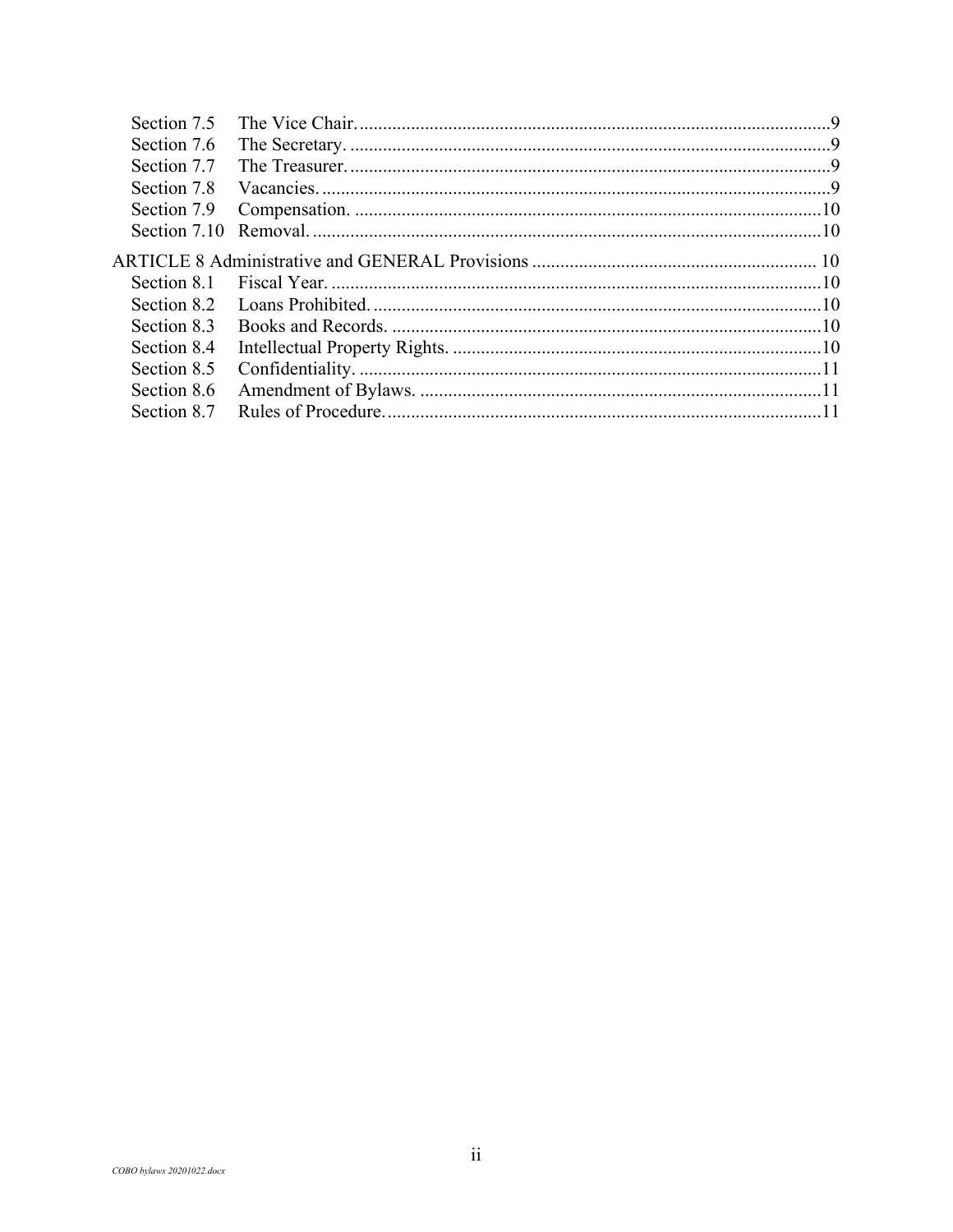## **BYLAWS OF CONSORTIUM FOR ON-BOARD OPTICS**

## **ARTICLE 1 MEMBERSHIP**

#### **Section 1.1 Classes and Qualifications.**

The membership of Consortium for On-Board Optics (the "Corporation") shall consist of two classes of members: "Steering Members" and "Associate Members". Members may be domestic or foreign profit or nonprofit corporations, general or limited partnerships, limited liability companies, associations or other entities.

### **Section 1.2 Steering Members.**

Steering Members must have a demonstrable interest in the development and dissemination of specifications and technical documentation relating to board-mounted optical modules for use in network routers, switches, and end stations.

Steering Members must meet all criteria for membership on a continuing basis, including the payment of the required dues for Steering Members, or be subject to termination of membership pursuant to Section 1.8.

### **Section 1.3 Associate Members.**

Associate Members are all members other than Steering Members. Associate Members must have a demonstrable interest in the development and dissemination of specifications and technical documentation relating to board-mounted optical modules for use in network routers, switches, and end stations. Associate Members must meet all criteria for membership on a continuing basis, including the payment of the required dues for Associate Members, or be subject to termination of membership pursuant to Section 1.8.

## **Section 1.4 Member Affiliations.**

A Member of either class and its Affiliates are deemed a single entity for purposes of membership, participation, voting, and intellectual property commitments, and together may cast only one vote. "Affiliate" means any legal entity that directly or indirectly Controls, is Controlled by, or is under common Control with a Member. "Control" means an ownership, voting, or profits interest of greater than 50 percent, or any other means through which one entity effectively may control the actions of another.

## **Section 1.5 Voting Rights.**

Steering Members have voting rights on all matters before the membership. Associate Members have voting rights only as specifically set forth in these Bylaws. Each member of any class has one vote on any matter with respect to which such member has voting rights.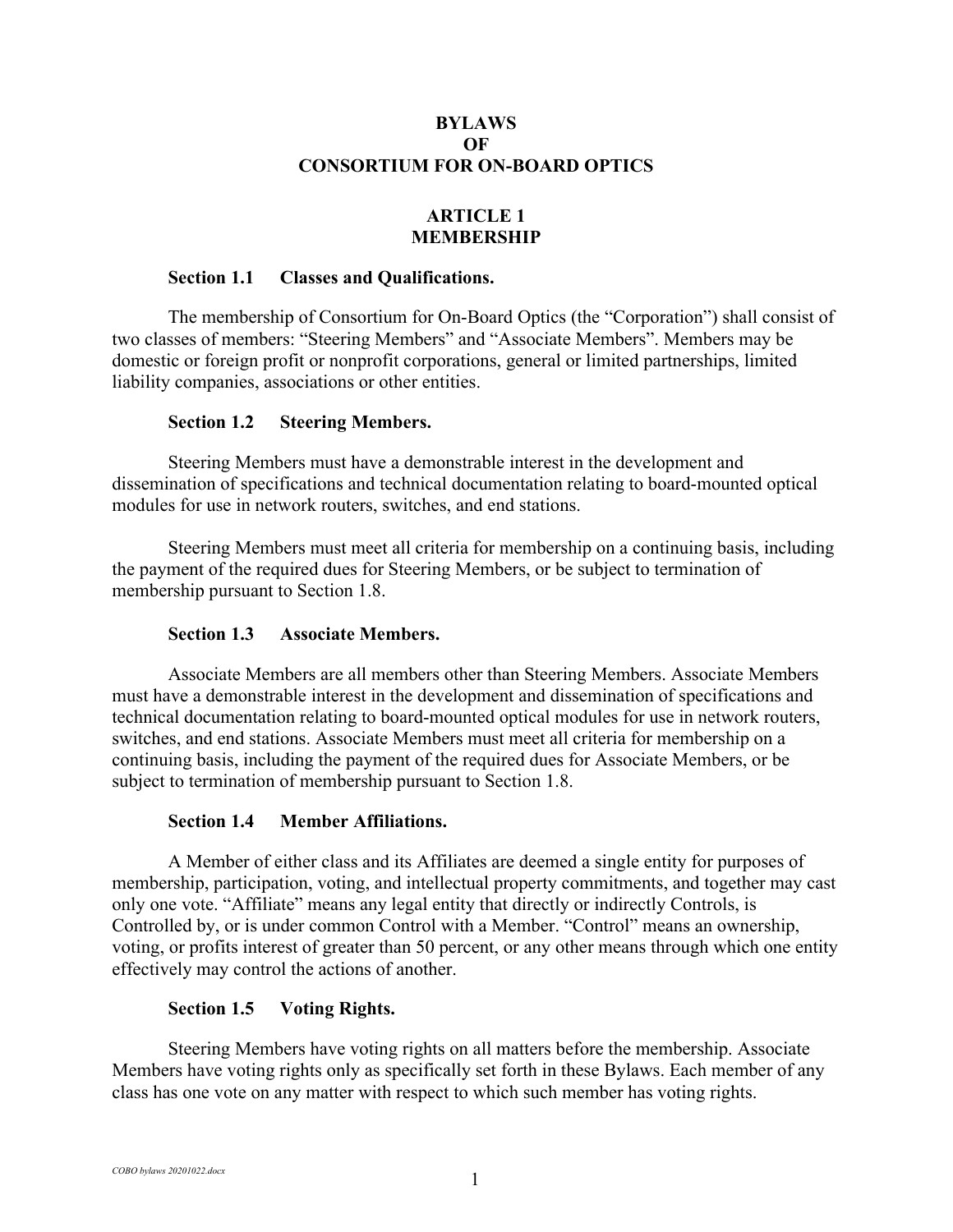#### **Section 1.6 Membership Dues.**

The Steering Members shall establish the membership dues for each class of members at each annual membership meeting, and shall set the terms for payment of membership dues.

#### **Section 1.7 Status of Membership.**

Membership in the Corporation does not survive the death or dissolution of any member, and may not be transferred by any means.

#### **Section 1.8 Termination of Membership.**

#### **Section 1.8.1 Termination for Cause.**

The Steering Members, by a vote of two-thirds of all Steering Members, may terminate any membership in the Corporation at any meeting of the membership for any action by the member that is detrimental to the best interests of the Corporation, or for failure to support the Corporation's purposes. At least ten days prior to such vote, the Corporation must notify the member in writing of the reasons for the proposed action and of the time and place of the meeting of the membership at which termination is to be considered. At the meeting, the member is entitled to be heard and to respond to the stated reasons.

### **Section 1.8.2 Suspension and Termination for Dues Delinquency.**

If any Steering Member or Associate Member has not delivered its membership fees to the Corporation when due, its membership is suspended automatically on the  $30<sup>th</sup>$  day after the due date, and is terminated automatically on the  $60<sup>th</sup>$  day after the due date. The Steering Members may postpone such automatic suspension or termination of membership for any period of time by majority vote.

## **ARTICLE 2 MEETINGS OF MEMBERS**

#### **Section 2.1 Annual Meetings.**

The annual meeting of the members shall be held during the first quarter of each calendar year, at a time and place to be established by the Board.

#### **Section 2.2 Special Meetings.**

Special meetings of the membership for any purpose or purposes may be called at any time by the chair or by the Board, at such time and place as the chair or the Board may prescribe. Special meetings of the members may also be called by any combination of two or more Steering Members. Upon request by such members, the secretary shall call such a special meeting of the membership at such time and place as the secretary may fix, not less than ten nor more than 50 days after the receipt of said request. If the secretary shall neglect or refuse to issue such call within five days of such receipt, the members making the request may issue the call, specifying the time and place of the meeting.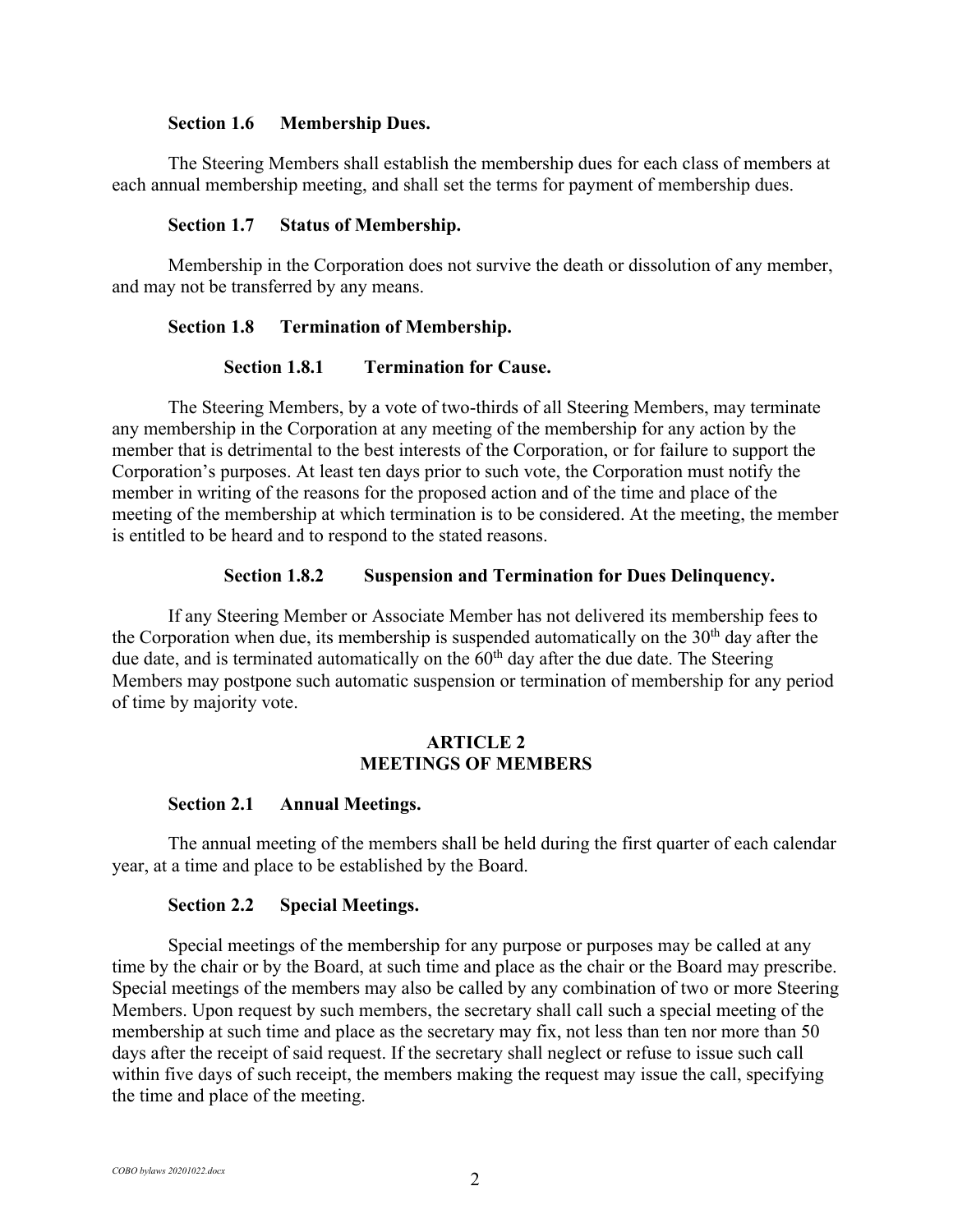#### **Section 2.3 Notice of Meetings.**

Notice of the time and place of any annual, regular, or special meeting, and in case of a special meeting, the time, place and purpose or purposes for which the meeting is called, shall be delivered to each member not less than ten nor more than 50 days before the date of the meeting, by or at the direction of the chair, the secretary, or the officers or persons calling the meeting. Notice of regular meetings other than the annual meeting may be made by providing each member with the adopted schedule of regular meetings for the ensuing year at any time after the annual meeting and ten days prior to the next succeeding regular meeting and at any time when requested by a member or by such other notice as may be prescribed by these Bylaws. Such notice may be delivered by regular or express mail, private carrier, personal delivery, email, electronic network posting, or facsimile to the address in the records of the Corporation.

### **Section 2.3.1 Consent to Notice By Email.**

If notice is provided to members by email, it is effective only with respect to members who have: (a) consented in writing or by email to receive notices transmitted by email; and (b) designated in the consent the message format that is accessible to the recipient, and the address, location, or system to which these notices may be emailed. A member who has consented to receipt of emailed notices may revoke the consent by delivering (by mail, facsimile or email) a revocation to the Corporation. The consent of any member is revoked if the Corporation is unable to transmit by email two consecutive notices given by the Corporation in accordance with the member's consent, and this inability becomes known to the secretary of the Corporation or other person responsible for giving the notice. The inadvertent failure by the Corporation to treat this inability as a revocation does not invalidate any meeting or other action.

### **Section 2.3.2 Delivery of Notice By Email.**

Notice provided by email to a member who has consented to receive notice by such means is effective when it is sent by email to an address designated by the recipient for that purpose.

#### **Section 2.3.3 Delivery of Notice By Posting to Electronic Network.**

The Corporation may provide notice of the time and place of any meeting of the members by posting the notice on an electronic network, provided that the Corporation also delivers to the member notice of the posting by mail, facsimile, or email (pursuant to the recipient's consent to receive notices by email), together with comprehensible instructions regarding how to obtain access to the posting on the electronic network.

#### **Section 2.3.4 Delivery of Notice By Other Means.**

If mailed, such notice shall be deemed to be delivered when deposited in the United States mail addressed to the member at his or her address as it appears on the records of the Corporation, with postage thereon prepaid. Other forms of notice described in this section are effective when received.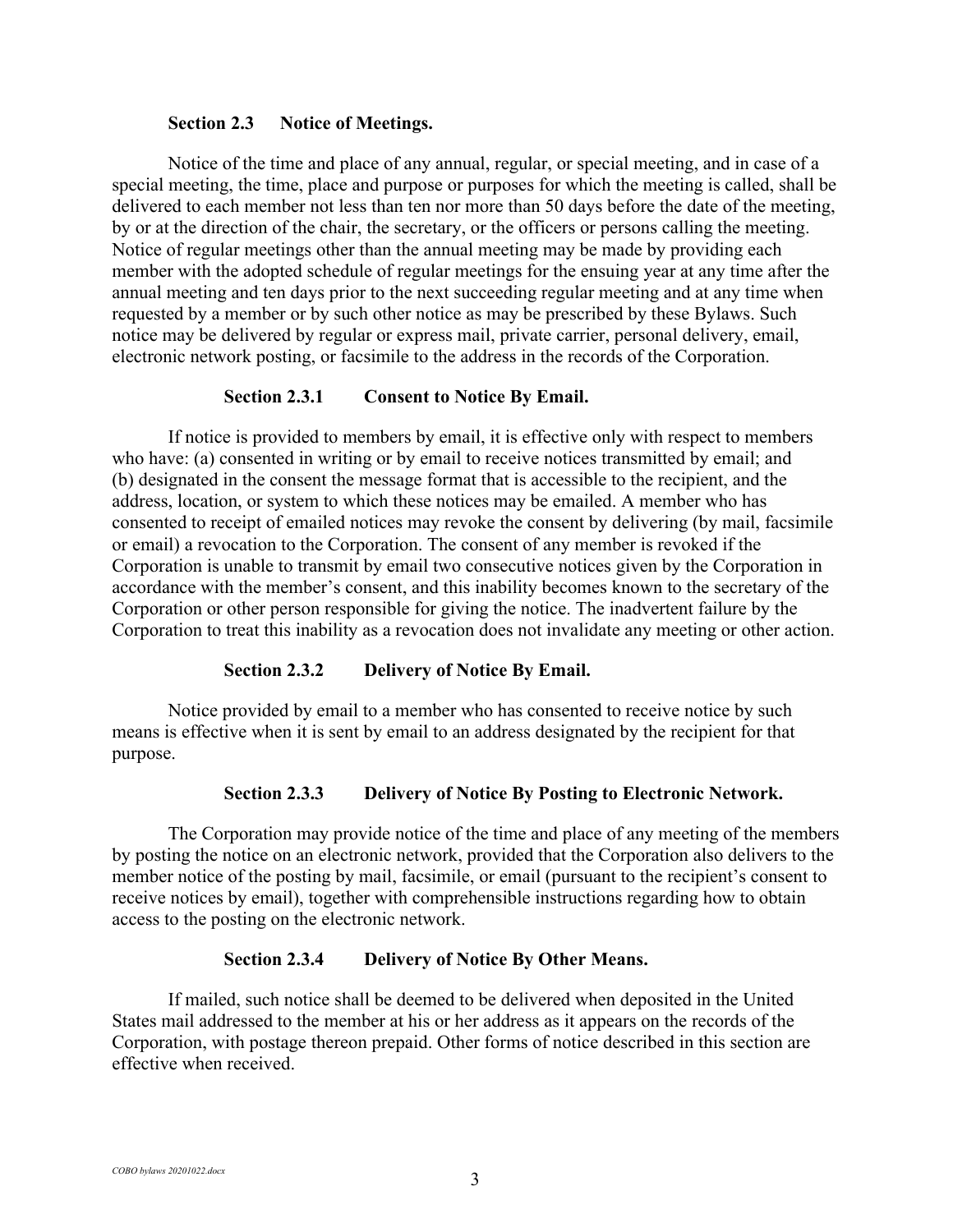#### **Section 2.4 Member Voting Procedures.**

The Board of Directors may provide for a system of member voting by electronic transmission for those members who have consented to electronic notice pursuant to Section 2.3.1. Any system of member voting by electronic transmission must allow each member to execute its ballot as defined in RCW 24.03.005(14); deliver a record of each member's vote to such member; and deliver a tally of votes in the form of a record to the Board of Directors. For any members who have not consented to electronic notice, the Board of Directors shall provide paper ballots by mail, subject to the time requirements for notice of member meetings set forth in Section 2.3.

#### **Section 2.5 Meetings Held by Telephone or Similar Communications Equipment.**

Meetings of members may be conducted through the use of one or more means of remote communication through which all of the members may simultaneously participate with each other during the meeting. Participation by such means shall constitute presence in person at a meeting.

## **ARTICLE 3 BOARD OF DIRECTORS**

### **Section 3.1 Powers.**

The affairs of the Corporation are managed by the Board of Directors (the "Board"). Each member of the Board is a Director.

#### **Section 3.2 Qualifications.**

Other than the initial Directors of the Corporation as listed in the Corporation's Articles of Incorporation, only Directors, officers, partners, or employees of organizations that are members may be Directors.

#### **Section 3.3 Classes**

There shall be two classes of Directors: Steering Directors and Associate Directors. Steering Directors are those Directors elected pursuant to Section 3.6.1, while Associate Directors are those Directors elected pursuant to Section 3.6.2. Every Director of any class has one vote with respect to any matter before the Board.

#### **Section 3.4 Number.**

The total number of Directors of the Corporation is determined by majority vote of the Steering Members, provided that the number of Directors must be at least three and no more than eleven. The number of Associate Directors is the greatest number of Directors that does not exceed one-third of the total number of Directors. The remaining Directors are Steering Directors.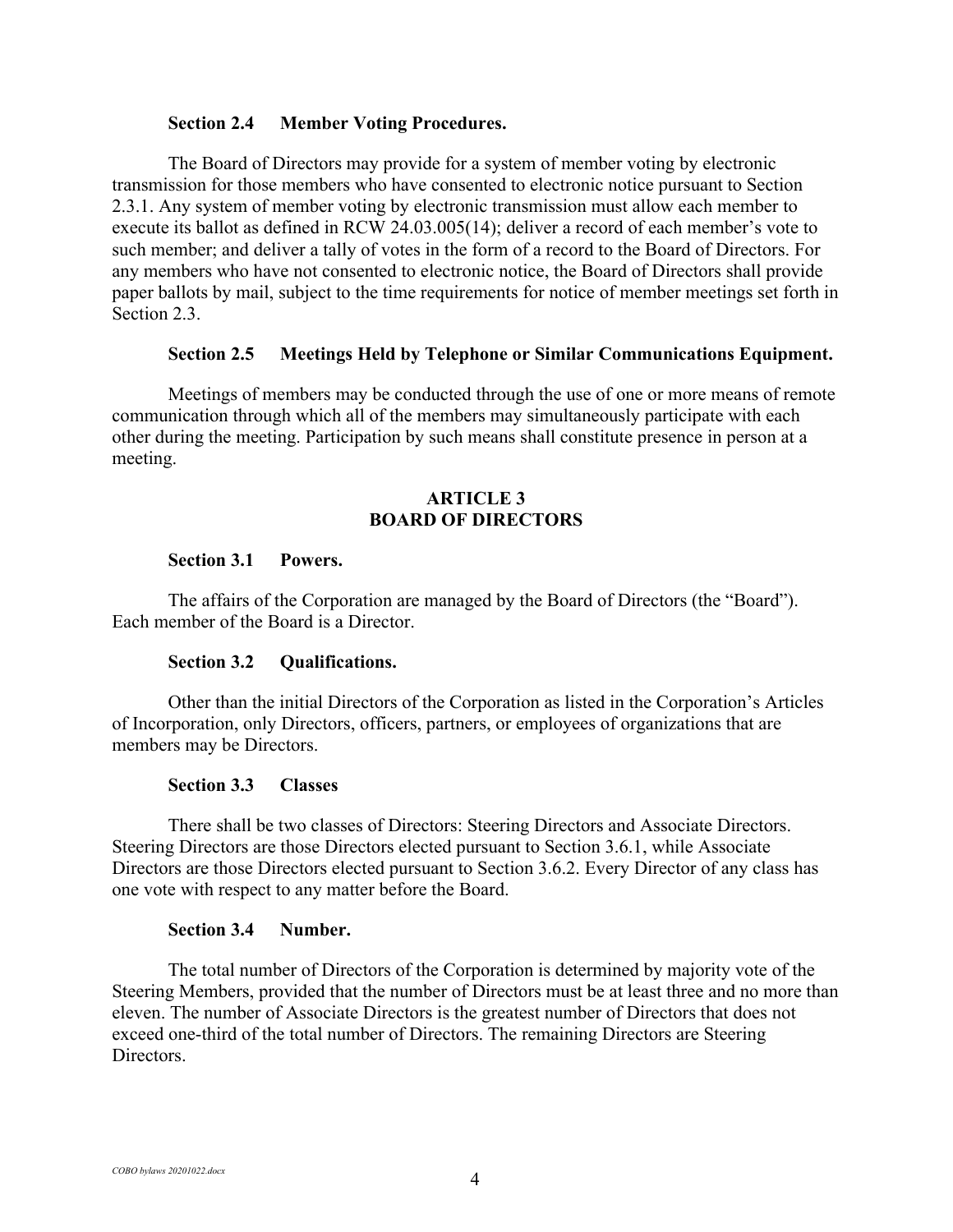#### **Section 3.5 Term.**

Steering Directors generally serve for three years or until their successors are elected and qualified. Associate Directors generally serve for one year or until their successors are elected and qualified. Prior to any election of Directors, however, the Board must provide that certain Steering Director positions will be for terms of one or two years or until their successors are elected and qualified, if such shorter terms are necessary to ensure that Steering Director terms are staggered as evenly as possible.

### **Section 3.6 Election.**

### **Section 3.6.1 By Steering Directors.**

The Steering Members shall elect Steering Directors at each annual meeting to succeed those Steering Directors whose terms are ending. The winners of the election are those candidates, equal in number to the number of Steering Directors whose terms are ending, who receive the most votes.

### **Section 3.6.2 By Associate Members.**

The Associate Members shall elect the Associate Directors at each annual meeting. The winners of the election are those candidates, equal in number to the number of Associate Directors, who receive the most votes.

#### **Section 3.7 Compensation.**

Directors are not compensated for their service as Directors. The Corporation may reimburse Directors for reasonable expenses incurred solely as a direct result of their service as Directors.

#### **Section 3.8 Resignation.**

Any Director may resign at any time by delivering written notice to the chair or the secretary of the Corporation, or by giving oral notice at a meeting of the Board.

#### **Section 3.9 Removal.**

The Steering Members may remove a Director at any time by majority vote of all Steering Members, whenever in their judgment the best interests of the Corporation will be served thereby. The Associate Members may remove an Associate Director at any time by majority vote of all Associate Members, whenever in their judgment the best interests of the Corporation will be served thereby.

#### **Section 3.10 Vacancies.**

If a Board position is vacated for any reason, the position must be filled according to the procedures described in Section 3.5.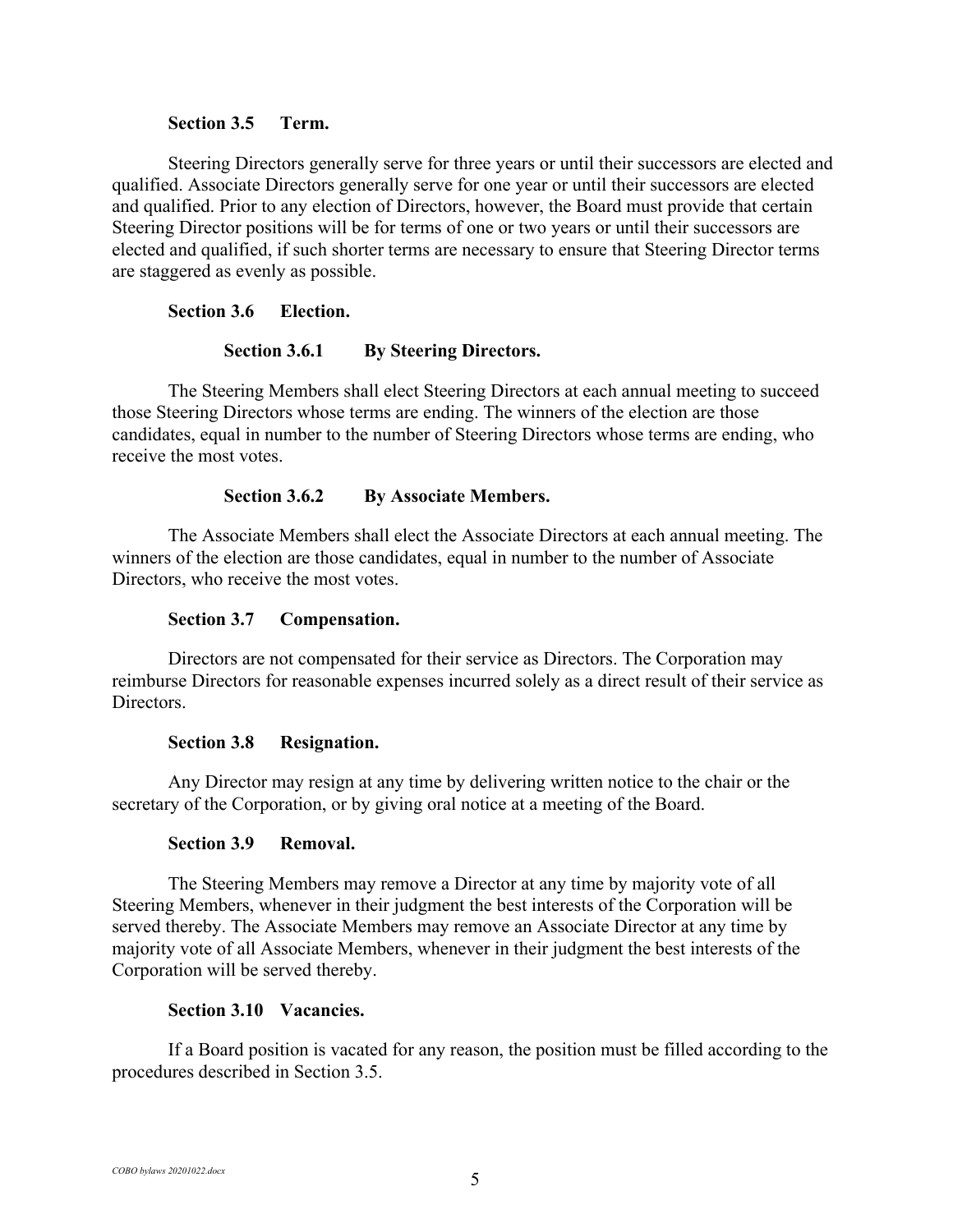#### **Section 3.11 Committees.**

The Board, by resolution adopted by a majority of the Directors in office, may designate and appoint standing or *ad hoc* committees of the board, each of which shall consist of two or more Directors. For each committee meeting, the committee must deliver minutes to the secretary of the Corporation, who will retain them. The Board may not delegate authority to any committee the authority to amend the Articles of Incorporation; amend, alter or repeal the Bylaws; elect, appoint, or remove any member of a Board committee or any Director or officer of the Corporation; adopt a plan of merger or adopt a plan of consolidation with another corporation; authorize the voluntary dissolution of the Corporation or revoke proceedings therefor; adopt a plan for the distribution of the assets of the Corporation not in the ordinary course of business; amend, alter, or repeal any resolution of the Board unless by its terms such resolution provides that it may be amended, altered or repealed by such committee; establish a working group pursuant to the Corporation's Working Group Policy, or approve a Working Group charter. The designation and appointment of any such committee and the delegation of authority to it shall not operate to relieve the Board or any individual Director of any responsibility imposed upon it, him or her by law.

## **ARTICLE 4 MEETINGS OF BOARD OF DIRECTORS**

#### **Section 4.1 Annual Meeting.**

The annual meeting of the Board shall be held immediately before, during a recess in, or immediately after the annual membership meeting.

### **Section 4.2 Regular Meetings.**

The Board shall have regular meetings at least quarterly, at times and places to be determined by the Board.

#### **Section 4.3 Special Meetings.**

Special meetings of the Board may be held at any time and place, whenever called by the chair, secretary, or any two Directors.

#### **Section 4.4 Notice of Meetings.**

Notice of the time and place of annual, regular, or special meetings of the Board shall be given by the secretary, or by the Director or Directors calling the meeting, by regular or express mail, private carrier, personal delivery, email, electronic network posting, or facsimile, or by personal communication over the telephone or otherwise, at least two days prior to the date on which the meeting is to be held. Neither the business to be transacted nor the purpose of any meeting of the Board need be specified in the notice or any waiver of notice of such meeting.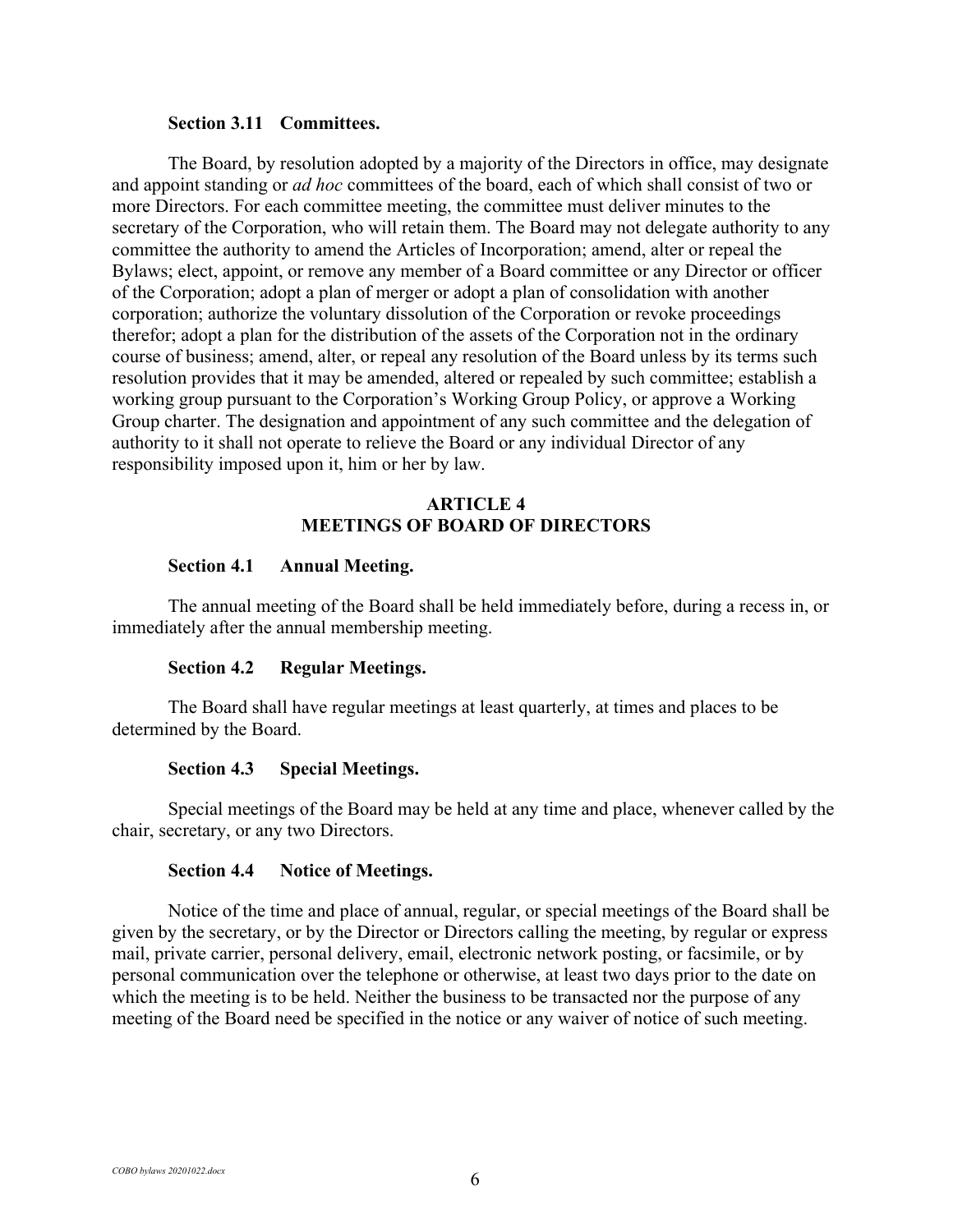## **Section 4.4.1 Consent to Notice By Email.**

If notice is provided to Directors by email, it is effective only with respect to Directors who have: (a) consented in writing or by email to receive notices transmitted by email; and (b) designated in the consent the message format that is accessible to the recipient, and the address, location, or system to which these notices may be emailed. A Director who has consented to receipt of emailed notices may revoke the consent by delivering (by mail, facsimile or email) a revocation to the Corporation. The consent of any Director is revoked if the Corporation is unable to transmit by email two consecutive notices given by the Corporation in accordance with the Director's consent, and this inability becomes known to the secretary of the Corporation or other person responsible for giving the notice. The inadvertent failure by the Corporation to treat this inability as a revocation does not invalidate any meeting or other action.

## **Section 4.4.2 Delivery of Notice By Email.**

Notice provided by email to a Director who has consented to receive notice by such means is effective when it is emailed to an address designated by the recipient for that purpose.

## **Section 4.4.3 Delivery of Notice By Posting to Electronic Network.**

The Corporation may provide notice of the time and place of any special meeting of the Board by posting the notice on an electronic network accessible to Directors, provided that the Corporation also delivers to the Director notice of the posting by personal delivery, courier service, mail, facsimile, or email (pursuant to the recipient's consent to receive notices by email), together with comprehensible instructions regarding how to obtain access to the posting on the electronic network.

### **Section 4.4.4 Delivery of Notice By Other Means.**

If mailed, such notice shall be deemed to be delivered when deposited in the United States mail addressed to the Director at his or her address as it appears on the records of the Corporation, with postage thereon prepaid. Other forms of notice described in this section are effective when received.

### **Section 4.4.5 Effect of Attendance at Meeting.**

Attendance of a Director at any meeting constitutes a waiver of notice of such meeting, except where the Director attends a meeting for the purpose of objecting to the transaction of any business because the meeting is not lawfully called or convened.

### **Section 4.5 Quorum.**

A majority of the Board constitutes a quorum for the transaction of business except as otherwise provided by law. Except as otherwise provided in the Corporation's Articles of Incorporation or these Bylaws, the act of the majority of Directors present at a meeting at which a quorum is present shall be the act of the Board. Proxy voting is not allowed. At any meeting of the Board at which a quorum is present, any business may be transacted, and the board may exercise all of its powers, except as otherwise provided in these Bylaws. A Director who is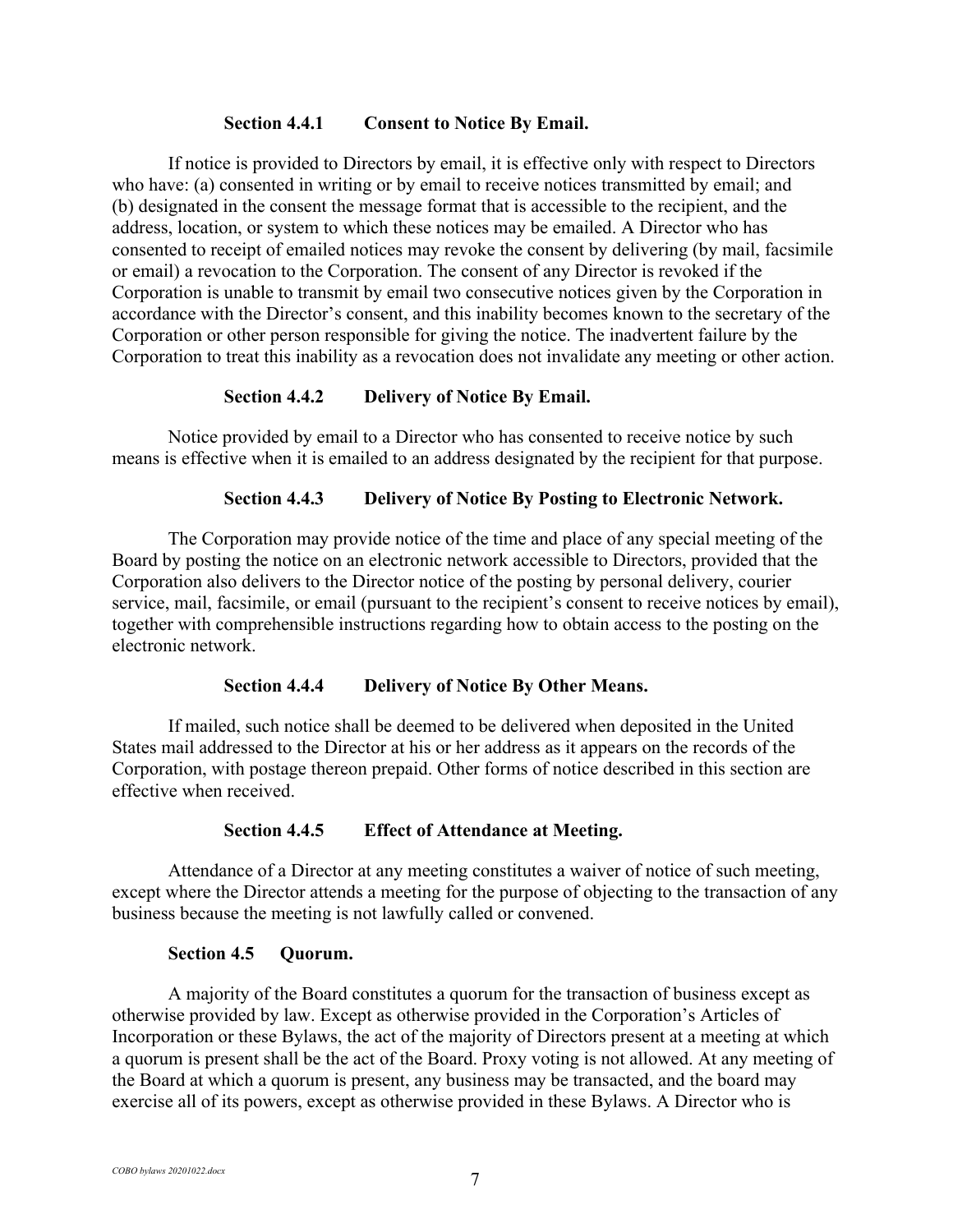present at such a meeting shall be presumed to have assented to the action taken at that meeting unless the Director's dissent or abstention is entered in the minutes of the meeting, or unless the Director delivers (personally, or by courier service, mail, facsimile or email) his or her written dissent or abstention to such action to either the person acting as secretary of the meeting before the adjournment of the meeting, or to the secretary of the Corporation immediately after the adjournment of the meeting. The right to dissent or abstain does not apply to a Director who voted in favor of such action.

#### **Section 4.6 Meetings Held by Telephone or Similar Communications Equipment.**

Members of the Board or its committees may participate in a meeting of the board or such committees through the use of one or more means of remote communication through which all of the Directors or committee members may simultaneously participate with each other during the meeting. Participation by such means shall constitute presence in person at a meeting.

## **ARTICLE 5 ACTIONS BY WRITTEN CONSENT**

Any corporate action required or permitted by the Articles of Incorporation or Bylaws, or by the laws of the State of Washington, to be taken at a meeting of the members or Board (or its committees) of the Corporation, may be taken without a meeting if a consent in writing or by email transmission setting forth the action so taken is executed by all of the members or Directors entitled to vote with respect to the subject matter thereof. Such consent has the same force and effect as a unanimous vote, and may be described as such. For purposes of the Bylaws, "executed" means: (a) a writing that is signed; or (b) an email transmission that is sent with sufficient information to determine the sender's identity.

## **ARTICLE 6 WAIVER OF NOTICE**

Whenever any notice is required to be given to any member or Director of the Corporation by the Articles of Incorporation or Bylaws, or by the laws of the State of Washington, a waiver thereof in writing or by email executed by the person or persons entitled to such notice, whether before or after the time stated therein, is equivalent to the giving of such notice.

## **ARTICLE 7 OFFICERS**

#### **Section 7.1 Officers Enumerated.**

The officers of the Corporation shall be a chair, a vice chair, a secretary, a treasurer, and such other officers and assistant officers as may be deemed necessary by the Board. Any two or more offices may be held by the same person, except the offices of chair and secretary. In addition to the powers and duties specified below, the officers shall have such powers and perform such duties as the Board may prescribe.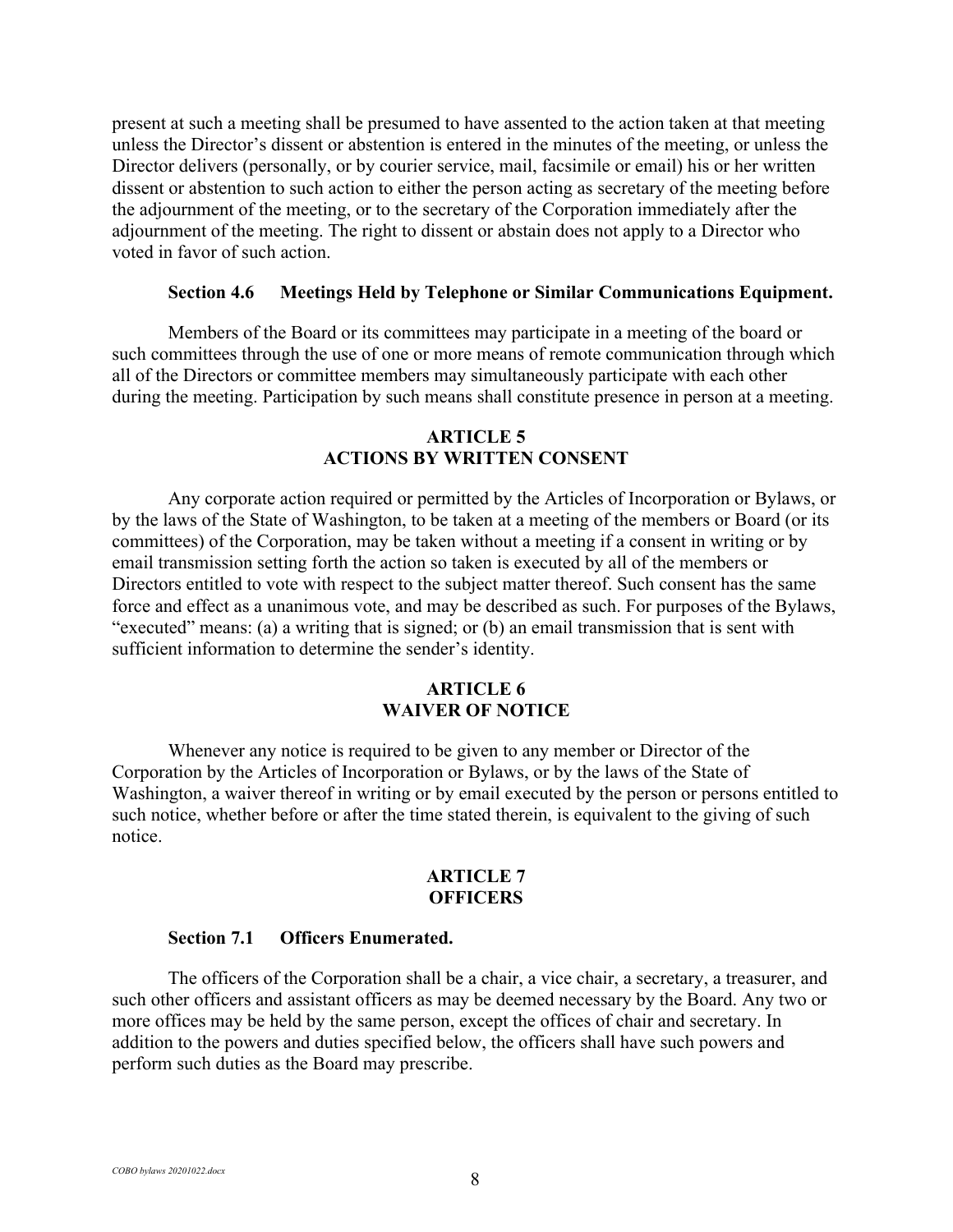### **Section 7.2 Qualifications.**

Each of the chair, vice chair, secretary, or treasurer (each a "Senior Officer") must be a Steering Director, except that, if the Board has elected to Senior Officer positions all Steering Directors whom the board deems qualified and who are willing to serve as Senior Officers, the Steering Members may elect an Associate Director to any unfilled Senior Officer position.

## **Section 7.3 Election and Term.**

The Steering Members shall elect the Senior Officers at the annual membership meeting. The Board shall elect all other officers at the annual meeting of the Board, unless the resolution through which the Board created any officer position provides a different method for electing or appointing such officer. Each officer shall serve a term of one year or until his or her successor is elected and qualified.

## **Section 7.4 The Chair.**

The chair shall exercise the customary executive powers pertaining to the office of president. The chair shall have authority to sign and execute all deeds, bonds, contracts, and other obligations or instruments on behalf of the Corporation. He or she shall preside at meetings of the Board. For the purposes of the Washington Nonprofit Corporation Act, the chair shall serve as the president.

## **Section 7.5 The Vice Chair.**

In the absence or disability of the president, the vice chair shall act as chair. For the purposes of the Washington Nonprofit Corporation Act, the vice chair shall serve as the vice president.

### **Section 7.6 The Secretary.**

The secretary shall cause to be kept records of the proceedings of the Board and of the membership, administer the membership register, sign all certificates of membership when not signed by the chair and when requested by the chair to do so, and sign and execute with the chair all deeds, bonds, contracts, and other obligations or instruments on behalf of the Corporation.

### **Section 7.7 The Treasurer.**

The treasurer shall have the care and custody of and be responsible for all funds and investments of the Corporation and shall cause to be kept regular books of account. The treasurer shall cause to be deposited all funds and other valuable effects in the name of the Corporation in such depositories as may be designated by the Board, and in general, shall perform all of the customary duties incident to the office of treasurer.

## **Section 7.8 Vacancies.**

Vacancies in any office arising from any cause may be filled by the Board for the remainder of the unexpired term at any annual or special meeting.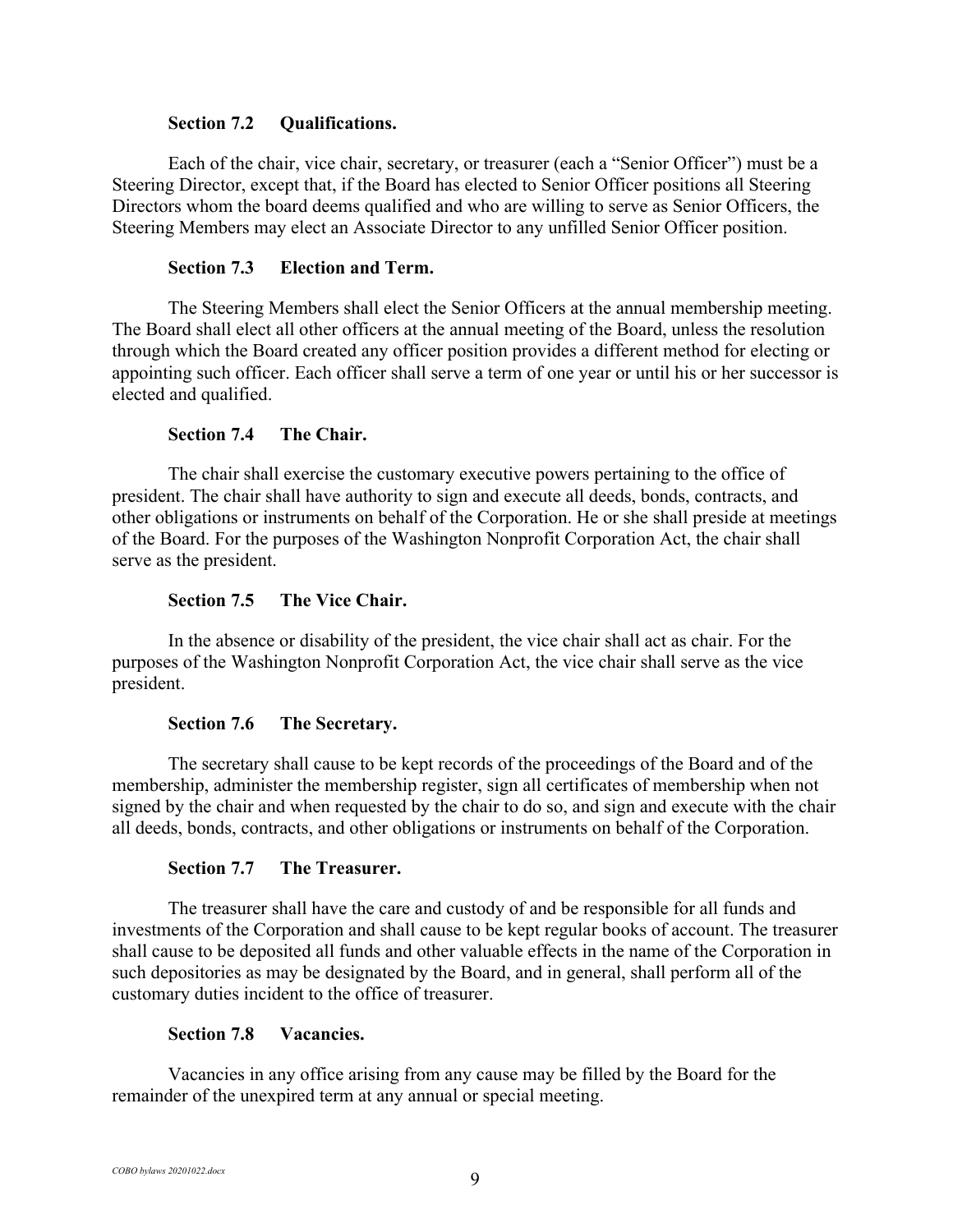#### **Section 7.9 Compensation.**

The compensation of all officers, employees, and agents of the Corporation, if any, shall be fixed by the Board. For employees other than the chief executive officer of the Corporation, the Board may delegate this responsibility to the chief executive officer.

#### **Section 7.10 Removal.**

The Steering Members may, at any time, remove any Senior Officer by a vote of twothirds of all of the Steering Members, whenever in their judgment the best interests of the Corporation will be served thereby. The Board may, at any time, remove any other officer by majority vote of all disinterested Directors, whenever in its judgment the best interests of the Corporation will be served thereby. The removal of an individual as an officer does not automatically result in his or her removal as a Director.

## **ARTICLE 8 ADMINISTRATIVE AND GENERAL PROVISIONS**

#### **Section 8.1 Fiscal Year.**

The last day of the Corporation's fiscal year is June 30.

#### **Section 8.2 Loans Prohibited.**

The Corporation may not make loans to any member, officer, or Director.

#### **Section 8.3 Books and Records.**

The Corporation shall keep at its registered office, its principal office, or at its secretary's office if in this state, the following documents (in electronic or hard copy form): current Articles of Incorporation and Bylaws; a list of members, including names, addresses and classes of membership; correct and adequate statements of accounts and finances; a list of officers' and Directors' names and addresses; minutes of the proceedings of the members, if any, and of the board, and any minutes which may be maintained by committees of the board. The corporate records shall be open at any reasonable time to inspection by any member of more than three months' standing or a representative of more than 5% of the membership. Costs of inspecting or copying (except for copies of Articles of Incorporation or Bylaws) are borne by the requesting member. Any such member must have a purpose for inspection reasonably related to membership interests. Use or sale of members' lists by any member is prohibited.

#### **Section 8.4 Intellectual Property Rights.**

Every member, Director, officer, and participant in any working group formed pursuant to the Working Group Policy of the Corporation must read and comply with the Corporation's Intellectual Property Rights Policy.